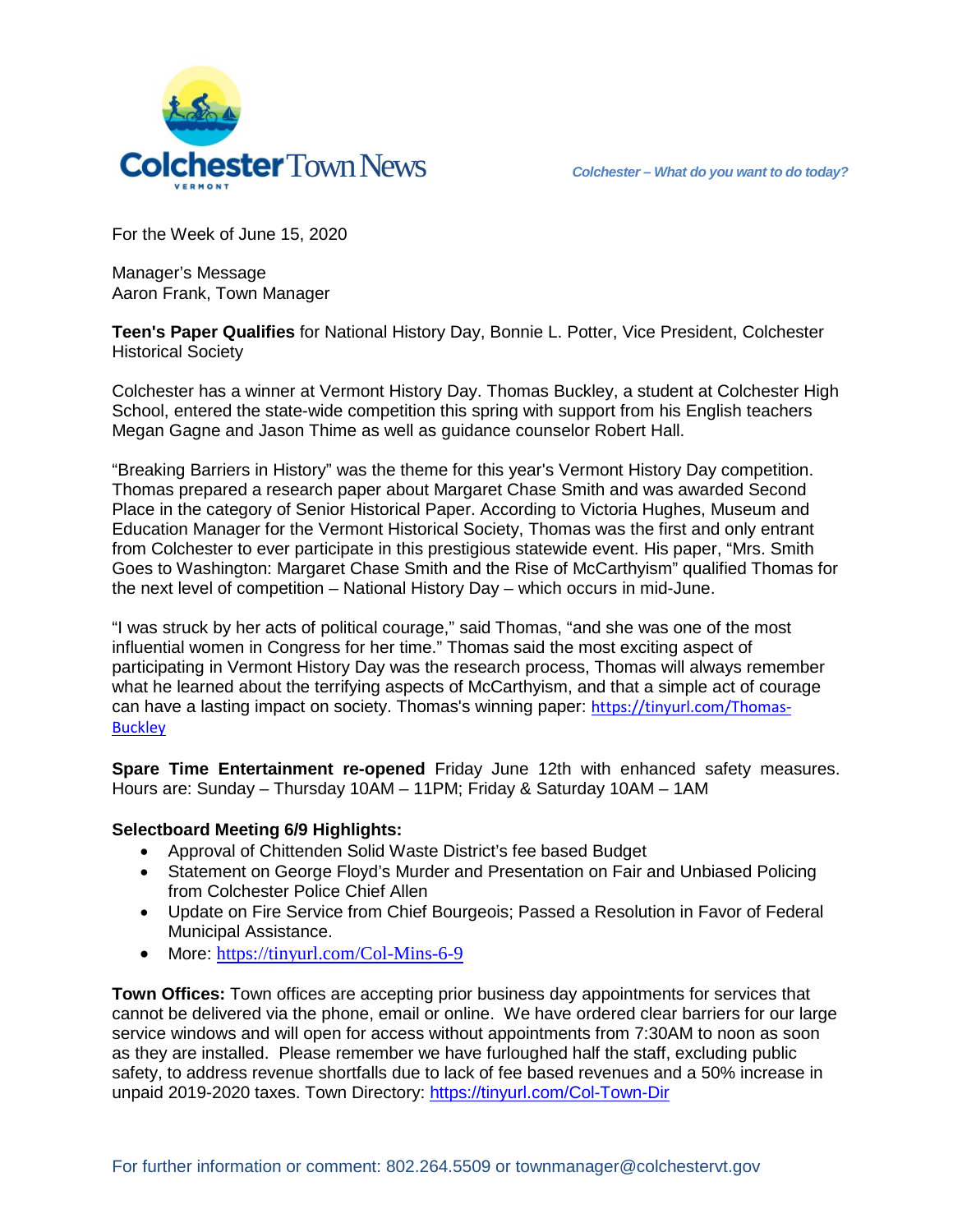

Racial Injustice: Following the June 6<sup>th</sup> protest organized by residents Rozlyn Calderon and Josephine Ames, I made the statement:

"George Floyd's murder--at the knee and under the watch of officers sworn to protect--is an atrocity. As a provider of local municipal services, and importantly, in the delivery of police services, we aim to be responsive, helpful, and compassionate in serving our community. I'm glad we had a peaceful and safe protest in Colchester."

The protest on Saturday June  $13<sup>th</sup>$  was also peaceful. Thanks to the organizers from the Hinesburg based Rooted Organizing Collective for being open to accepting calls and subsequently sharing information about the protest with the Colchester Police Department, so that CPD could assist--in a low key manner--to assure everyone's safety ranging from traffic to possible escalations with others expressing opposing views.

## **COVID INFO**

**Outbreak:** The State Health Department continues to test residents and trace contacts to contain the COVID-19 outbreak that emerged recently in Winooski.

As of last week, a total of 84 cases are associated with the outbreak. About 80% of cases are in Winooski. Most of the rest are in nearby Burlington, with a small number elsewhere in Chittenden County. There have been no deaths associated with the outbreak. As Health Department teams reach out to close contacts of COVID-19 cases, people report they are doing everything they can to prevent further spread.

While outbreaks can cause fear and uncertainty, Health Commissioner Mark Levine, MD, emphasized that they can happen anywhere. This is simply the nature of the virus. "No matter who you are or where you live, you can still walk the streets of Winooski and Burlington, or in any other community in Vermont," Dr. Levine said. "Yes, the virus is still among us, but remains at very low levels across the state, and we want to keep it that way."

## **Modeling the Outbreak:**

**[https://dfr.vermont.gov/sites/finreg/files/doc\\_library/dfr-covid19-modeling-061220.pdf](https://dfr.vermont.gov/sites/finreg/files/doc_library/dfr-covid19-modeling-061220.pdf)**

**Weekly Summary of Vermont COVID-19 Data:** Overview; Demographics, Clinical Course, Outbreaks, Visits Illness, and Children: **[https://www.healthvermont.gov/sites/default/files/documents/pdf/Weekly-Summary-of-](https://www.healthvermont.gov/sites/default/files/documents/pdf/Weekly-Summary-of-Data.pdf)[Data.pdf](https://www.healthvermont.gov/sites/default/files/documents/pdf/Weekly-Summary-of-Data.pdf)**

**Faces coverings are important: [https://www.businessinsider.com/two-missouri](https://www.businessinsider.com/two-missouri-hairstylists-with-coronavirus-saw-140-clients-none-infected-2020-6)[hairstylists-with-coronavirus-saw-140-clients-none-infected-2020-6](https://www.businessinsider.com/two-missouri-hairstylists-with-coronavirus-saw-140-clients-none-infected-2020-6)**

**Testing:** Locations and appointments at **[www.humanresources.vermont.gov/popups](http://www.humanresources.vermont.gov/popups)**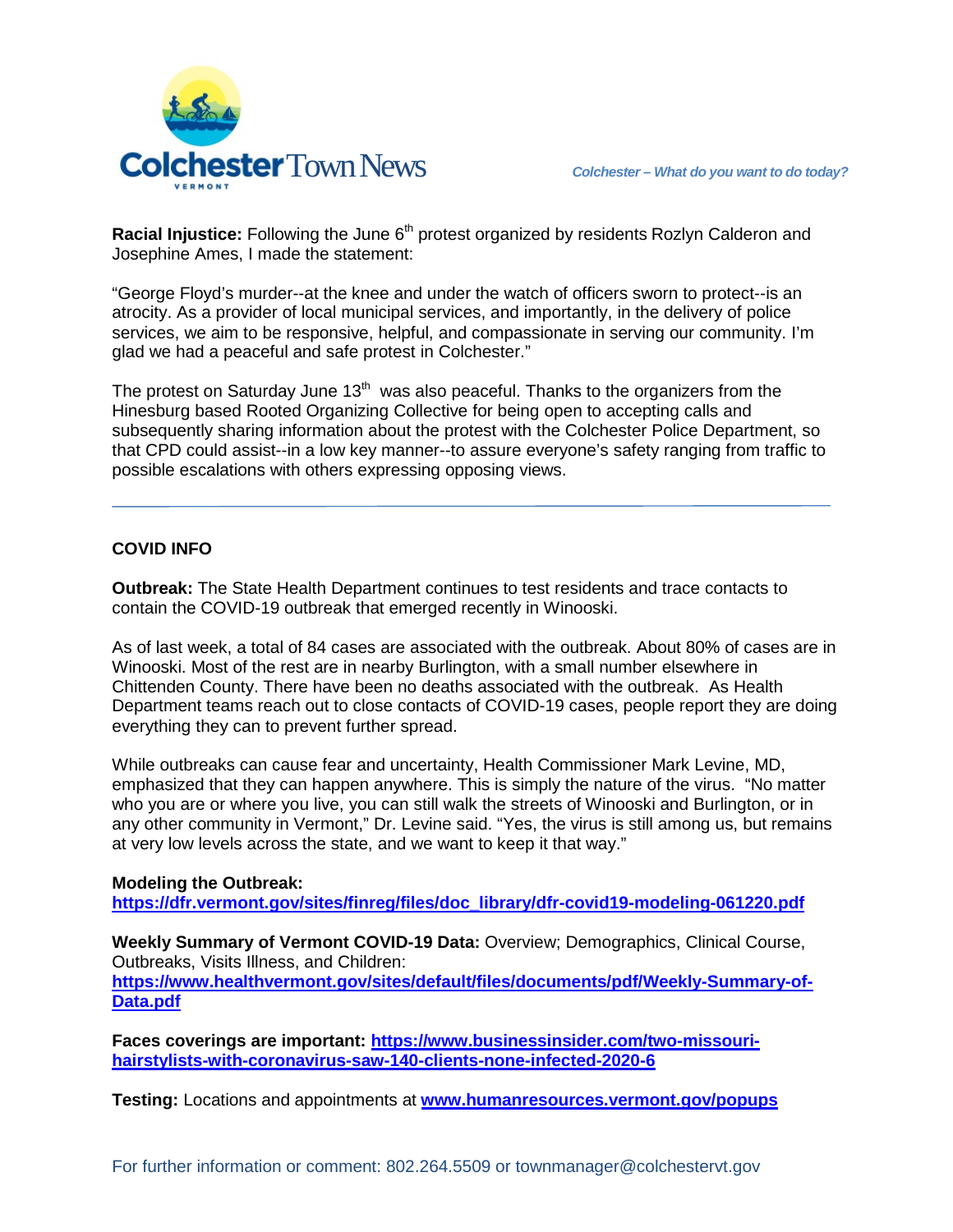

**Dashboard Data Updates:** [healthvermont.gov/currentactivity.](http://healthvermont.gov/currentactivity)

**Cases in Colchester: 47 as of 6/11.** <https://tinyurl.com/Col-Cases-6-11>

Department of Public Works Bryan Osborne, Director

- Continuing to advance the design for the reconstruction of the Prim and West Lakeshore Drive Intersection
- The reconstruction of the Blakely Road/Laker Lane Intersection is underway. The project is expected to be completed around the middle of July and will include turn lanes into Laker Lane
- Evaluating Statements of Qualification from engineering firms interested in performing design work for the construction of a single lane roundabout at the Bayside Intersection. Concurrently we are working with design engineers to implement additional temporary measures to improve the performance of the current signalized intersection
- Continuing the design for stormwater improvements in Shore Acres and the surrounding area to improve water quality in Malletts Bay
- Continuing on the development of a phosphorus control plan to improve water quality in Malletts Bay
- Continuing to advance 30% engineering for the replacement of culverts beneath Lower Mountain View Drive
- Maintenance crews are working on pavement markings gravel road maintenance, roadside mowing, roadway patching and other spring and early summer maintenance activities

For more visit<http://colchestervt.gov/publicworks> or call (802) 264-5620.

Economic Development Department Kathi Walker O'Reilly, Director

- Continue working with the business community regarding resources and sustainability due to pandemic
- Working with Colchester Community Development Corporation and the State of Vermont Agency of Commerce and Community Development ADDC on developing resources to support the business community
- Continue work on launch of Fire Department, branding, signage and inauguration event
- Developing and coordination of town-wide communication.

For more visit [http://www.colchestervt.gov/e](http://www.colchestervt.gov/)condev or call (802) 264-5508.